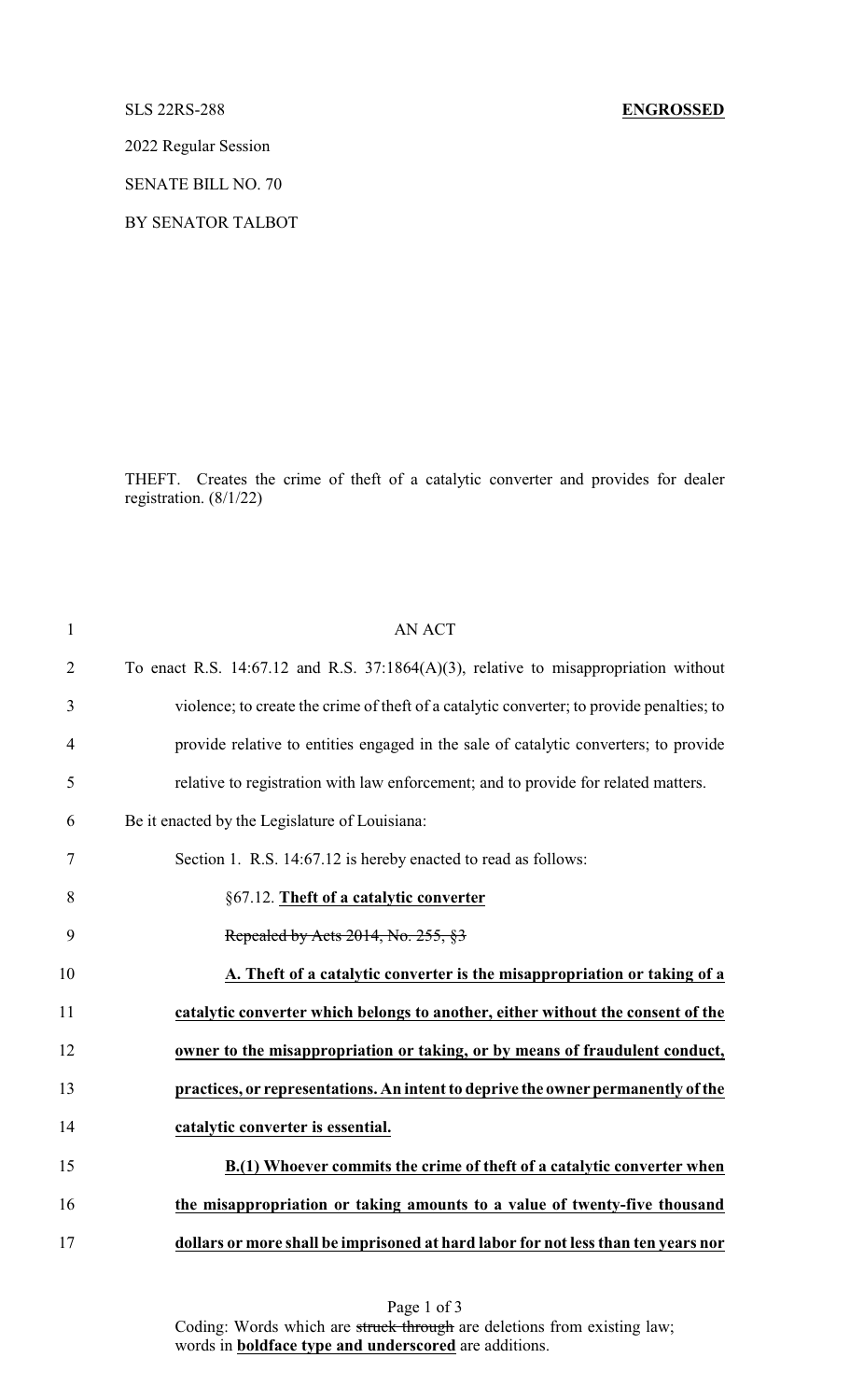| $\mathbf{1}$   | more than twenty years, or may be fined not more than fifty thousand dollars,    |
|----------------|----------------------------------------------------------------------------------|
| $\overline{2}$ | or both.                                                                         |
| 3              | (2) When the misappropriation or taking amounts to a value of five               |
| 4              | thousand dollars or more, but less than a value of twenty-five thousand dollars, |
| 5              | the offender shall be imprisoned, with or without hard labor, for not less than  |
| 6              | five years nor more than ten years, or may be fined not more than ten thousand   |
| 7              | dollars, or both.                                                                |
| 8              | (3) When the misappropriation or taking amounts to a value of one                |
| 9              | thousand dollars or more, but less than a value of five thousand dollars, the    |
| 10             | offender shall be imprisoned, with or without hard labor, for not less than two  |
| 11             | years nor more than five years, or may be fined not more than three thousand     |
| 12             | dollars, or both.                                                                |
| 13             | (4) When the misappropriation or taking amounts to a value of less than          |
| 14             | one thousand dollars, the offender shall be imprisoned for not less than ninety  |
| 15             | days nor more than six months, or may be fined not more than one thousand        |
| 16             | dollars, or both.                                                                |
| 17             | C. If the offender has been convicted under this Section two or more             |
| 18             | times previously, upon any subsequent conviction he shall be imprisoned, with    |
| 19             | or without hard labor, for an additional year to be served consecutively to the  |
| 20             | sentence imposed under Subsection B of this Section, or may be fined an          |
| 21             | additional one thousand dollars, or both.                                        |
| 22             | D. When there has been a misappropriation or taking by a number of               |
| 23             | distinct acts of the offender, the aggregate of the amount of the                |
| 24             | misappropriations or taking shall determine the grade of the offense.            |
| 25             | Section 2: R.S. $37:1864(A)(3)$ is hereby enacted to read as follows:            |
| 26             | §1864. Record of secondhand goods or objects purchased required; exceptions;     |
| 27             | retention period; inspections by law enforcement; violations; penalty            |
| 28             | $\ast$<br>$\ast$<br>$\ast$<br>A.                                                 |
| 29             | (3) In addition to the other requirements of this Subsection, any person,        |

Page 2 of 3 Coding: Words which are struck through are deletions from existing law; words in **boldface type and underscored** are additions.